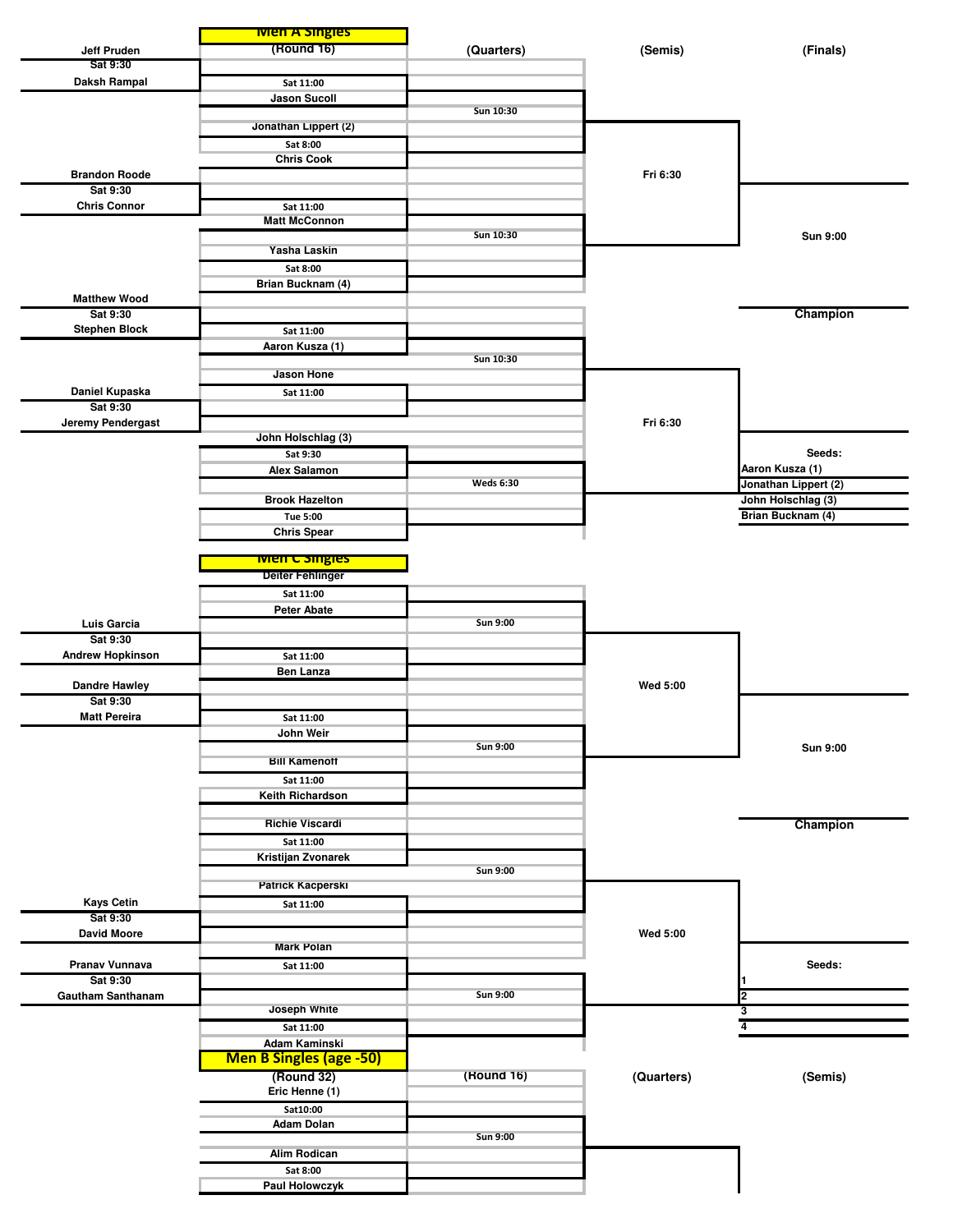|                                    |                  | <b>Wed 5:00</b>   |                                  |
|------------------------------------|------------------|-------------------|----------------------------------|
| Nick Loveland (7)                  |                  |                   |                                  |
| Sat 8:00<br>Paul Goldsmith-Pinkham |                  |                   |                                  |
|                                    | Sun 9:00         |                   |                                  |
| Adam Pacanski                      |                  |                   |                                  |
| Sat 8:00<br><b>Alex Copp</b>       |                  |                   |                                  |
|                                    |                  |                   |                                  |
| Jeff Korp (6)                      |                  |                   | Fri 5:00                         |
| Sat 8:00                           |                  |                   |                                  |
| <b>Yuchuan Yang</b>                | <b>Sun 9:00</b>  |                   |                                  |
| <b>Chris Grittiths</b>             |                  |                   |                                  |
| Sat 8:00                           |                  |                   |                                  |
| Dan Battipaglia                    |                  |                   |                                  |
| <b>Brendan McGovern</b>            |                  |                   |                                  |
| Sat 8:00                           |                  |                   | <b>NOTE: Paul Florio</b>         |
| Dennis Scarpa (4)                  | Sun 9:00         |                   | (withdrew illness)               |
| Joshua Haslett                     |                  |                   |                                  |
| Sat 8:00                           |                  |                   | (From Semis Above)               |
| <b>Cameron Fahey</b>               |                  |                   |                                  |
| Kenji Catalan                      |                  | Champion          | (Finals)<br>Sun 9:00             |
| Sat 8:00                           |                  |                   |                                  |
| <b>Michael Balaoing (5)</b>        |                  |                   |                                  |
| Alex de Lencastre                  | <b>Sun 9:00</b>  |                   | (From Semis Below)               |
| Sat 8:00                           |                  |                   |                                  |
| <b>David Borek</b>                 |                  |                   |                                  |
|                                    |                  | <b>Wed 5:00</b>   |                                  |
| Dinesh Rao<br>Sat 8:00             |                  |                   |                                  |
| <b>Matt Downes (3)</b>             |                  |                   |                                  |
|                                    | <b>Sun 9:00</b>  |                   |                                  |
| <b>Richard Samarawickrama</b>      |                  |                   |                                  |
| Sat 8:00<br><b>Adam Embler</b>     |                  |                   |                                  |
|                                    |                  |                   | Fri 5:00                         |
| <b>Kyle Guzze</b>                  |                  |                   |                                  |
| Sat 8:00                           |                  |                   |                                  |
| <b>Alphonso Gordon</b>             | <b>Sun 9:00</b>  |                   |                                  |
| Stephen Pec (8)                    |                  |                   |                                  |
| Sat 8:00                           |                  |                   |                                  |
| Kejetan Naworol                    |                  | <b>Wed 5:00</b>   |                                  |
| <b>Jeffrey Schweiger</b>           |                  |                   |                                  |
| Sat 11:00                          |                  |                   | Seeds:                           |
| Rohan Kataria                      | Sun 9:00         |                   | Eric Henne (1)<br>Mark Habek (2) |
| <b>Jared Montini</b>               |                  |                   | <b>Matt Downes (3)</b>           |
| Sat 8:00                           |                  |                   | Dennis Scarpa (4)                |
| Mark Habek (2)                     |                  | Nick Loveland (7) | <b>Michael Balaoing (5)</b>      |
| Men B Singles (age 50+)            |                  | Stephen Pec (8)   | Jeff Korp (6)                    |
| (Round 32)                         | (Round 16)       | (Quarters)        | (Semis)                          |
|                                    |                  |                   |                                  |
| Sat 9:30                           | David Fahey (4)  |                   |                                  |
|                                    |                  |                   |                                  |
| <b>Patrick Brydon</b>              | <b>Sun 9:00</b>  |                   |                                  |
| Sat 9:30                           |                  |                   |                                  |
| Angel Santiago                     |                  |                   |                                  |
|                                    |                  | <b>Wed 5:00</b>   |                                  |
| <b>Gregory Lewis</b>               |                  |                   |                                  |
| Sat 9:30<br><b>Chris Drew</b>      |                  |                   |                                  |
|                                    | <b>Sun 9:00</b>  |                   |                                  |
|                                    |                  |                   |                                  |
| Sat 9:30                           | Kevin Murray (6) |                   |                                  |
|                                    |                  |                   |                                  |
|                                    |                  |                   | Fri 5:00                         |
|                                    |                  |                   |                                  |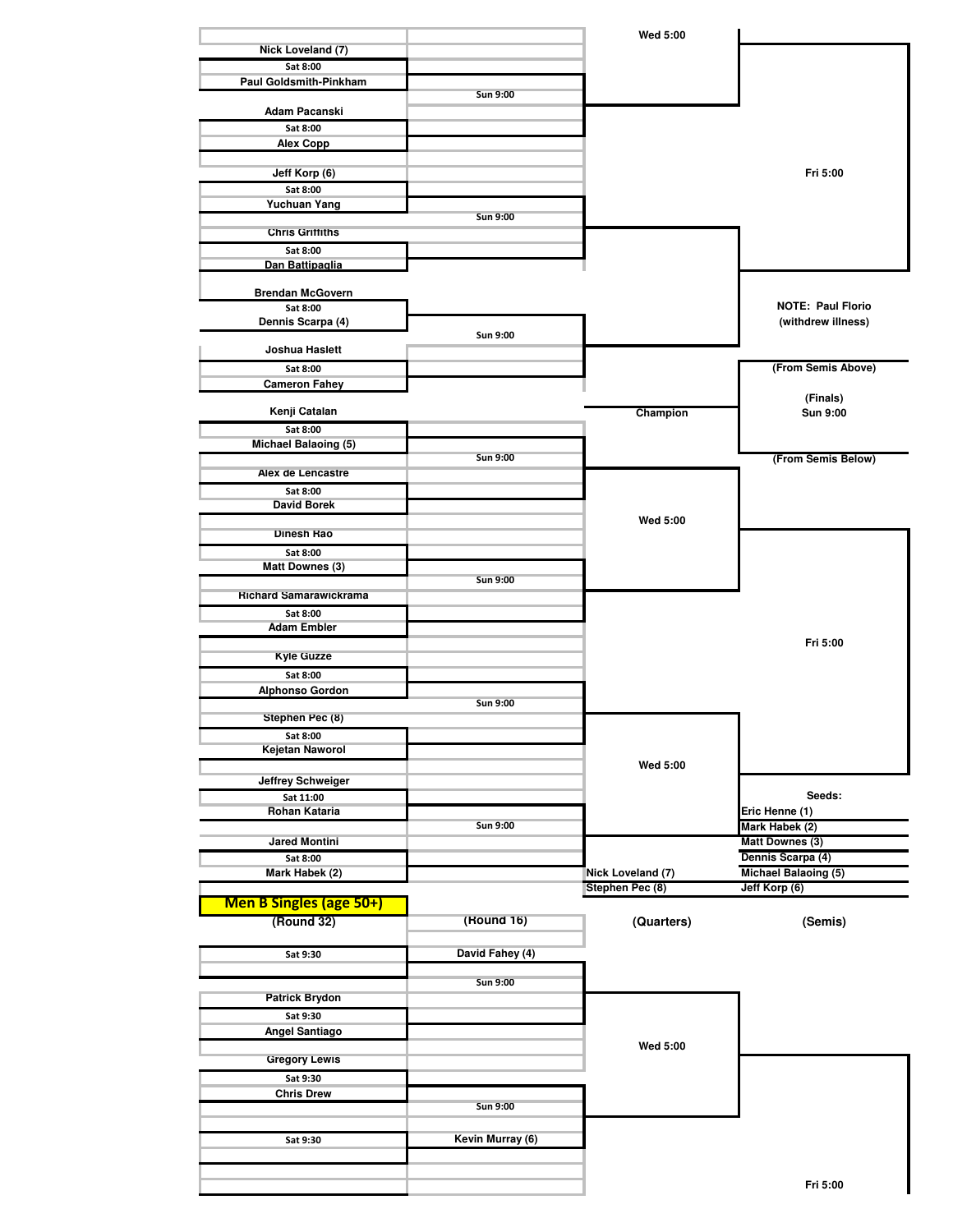| Sat 9:30                         | <b>Flavio Smilovich</b> |                              |                                    |
|----------------------------------|-------------------------|------------------------------|------------------------------------|
|                                  | <b>Sun 9:00</b>         |                              |                                    |
| <b>Akos Horvath</b>              |                         |                              |                                    |
| Sat 9:30                         |                         |                              |                                    |
| <b>Rives Jackson</b>             |                         |                              |                                    |
|                                  |                         | Wed 5:00                     |                                    |
| Sat 9:30                         | <b>Craig Calistro</b>   |                              |                                    |
|                                  |                         |                              |                                    |
|                                  | Sun 9:00                |                              |                                    |
| Sat 9:30                         | Michael Coppola (2)     |                              | (From Semis Above)                 |
|                                  |                         |                              |                                    |
|                                  |                         | Champion                     | (Finals)<br>Sun 9:00               |
| Sat 9:30                         | Larry Tannenbaum (1)    |                              |                                    |
|                                  |                         |                              |                                    |
|                                  | Sun 9:00                |                              | (From Semis Below)                 |
| <b>John Kadow</b><br>Sat 9:30    |                         |                              |                                    |
| <b>Errol Williams</b>            |                         |                              |                                    |
|                                  |                         | <b>Wed 5:00</b>              |                                    |
| <b>Michael Flannery</b>          |                         |                              |                                    |
| Sat 9:30<br><b>Michael Bush</b>  |                         |                              |                                    |
|                                  | <b>Sun 9:00</b>         |                              |                                    |
|                                  |                         |                              |                                    |
| Sat 9:30                         | Eric Azaula (5)         |                              |                                    |
|                                  |                         |                              | Fri 5:00                           |
| <b>Jon Norris</b>                |                         |                              |                                    |
| Sat 9:30                         |                         |                              |                                    |
| <b>Tom Bissell</b>               |                         |                              |                                    |
| Paul Lanza (withdrew)            | <b>Sun 9:00</b>         |                              |                                    |
| Sat 9:30                         | <b>Eric Dauwalter</b>   |                              |                                    |
| (withdrew)                       |                         |                              |                                    |
|                                  |                         | Wed 5:00                     |                                    |
| <b>Michael Patsiarikas</b>       |                         |                              | Seeds:                             |
| Sat 9:30<br><b>Bill Sze</b>      |                         |                              | Larry Tannenbaum (1)               |
|                                  | <b>Sun 9:00</b>         |                              | Michael Coppola (2)                |
|                                  |                         |                              | Ken Maddalena (3)                  |
| Sat 9:30                         | Ken Maddalena (3)       |                              | David Fahey (4)<br>Eric Azaula (5) |
|                                  |                         | 7<br>$\overline{\mathbf{8}}$ | Kevin Murray (6)                   |
| <b>Women B Singles (age -50)</b> |                         |                              |                                    |
| (Round 16)                       | (Quarters)              | (Semis)                      | (Finals)                           |
|                                  |                         |                              |                                    |
| Sat 11:00                        | <b>Jennifer Persio</b>  |                              |                                    |
|                                  | <b>Wed 5:00</b>         |                              |                                    |
|                                  |                         |                              |                                    |
| Sat 11:00                        | Sandi Mauro             |                              |                                    |
|                                  |                         |                              |                                    |
|                                  |                         | Fri 5:00                     |                                    |
| Sat 11:00                        | <b>Liese Sippel</b>     |                              |                                    |
|                                  |                         |                              |                                    |
|                                  | <b>Wed 5:00</b>         |                              | Sun 9:00                           |
| Sat 11:00                        | <b>Emily Lindsley</b>   |                              |                                    |
|                                  |                         |                              |                                    |
|                                  |                         |                              |                                    |
|                                  | Megan Fitzgerald (1)    |                              | Champion                           |
| Sat 11:00                        |                         |                              |                                    |
|                                  |                         |                              |                                    |
|                                  | <b>Wed 5:00</b>         |                              |                                    |
|                                  |                         |                              |                                    |
| Sat 11:00                        | Inessa Laskova          |                              |                                    |
|                                  |                         |                              |                                    |
|                                  | <b>April Ries</b>       | Fri 5:00                     |                                    |

Г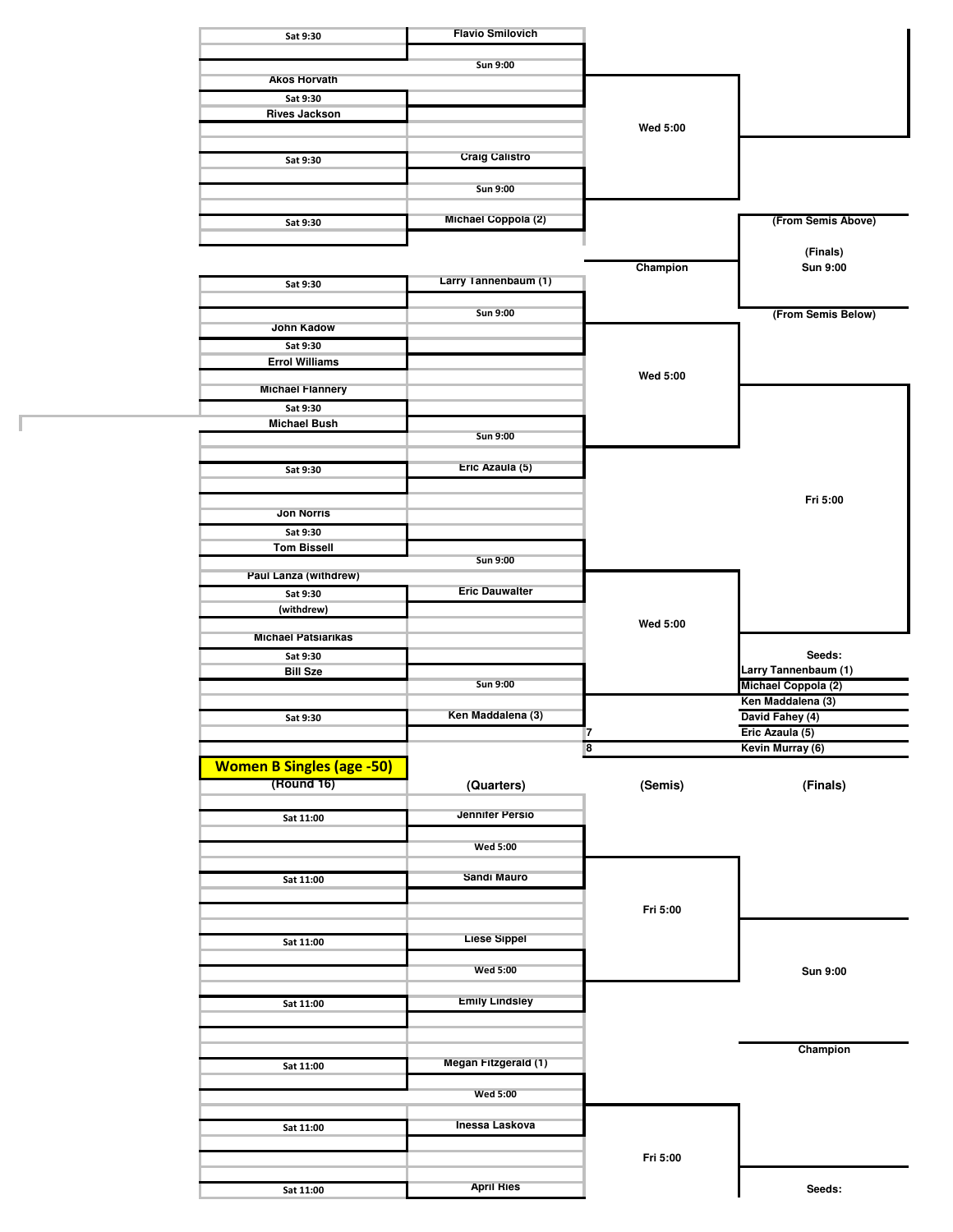|                                   |                                        |                              |                    | Megan Fitzgerald (1)                                         |
|-----------------------------------|----------------------------------------|------------------------------|--------------------|--------------------------------------------------------------|
|                                   |                                        | <b>Wed 5:00</b>              |                    | 2                                                            |
|                                   | Sat 11:00                              | <b>Neetu Rathore</b>         |                    | 3<br>$\overline{4}$                                          |
|                                   |                                        |                              |                    |                                                              |
|                                   | <b>Women B Singles (age 50+)</b>       |                              |                    |                                                              |
|                                   | Sat 5:00                               |                              |                    |                                                              |
|                                   |                                        |                              |                    |                                                              |
|                                   |                                        | <b>Wed 5:00</b>              | <b>Denise Toce</b> |                                                              |
|                                   | Sat 5:00                               |                              |                    |                                                              |
|                                   |                                        |                              | Fri 5:00           |                                                              |
|                                   |                                        |                              |                    |                                                              |
|                                   | Sat 5:00                               |                              |                    |                                                              |
|                                   |                                        | <b>Wed 5:00</b>              | <b>Opal Bravo</b>  | Sun 9:00                                                     |
|                                   | Sat 5:00                               |                              |                    |                                                              |
|                                   |                                        |                              |                    |                                                              |
|                                   |                                        |                              |                    | Champion                                                     |
|                                   | Sat 5:00                               |                              |                    |                                                              |
|                                   |                                        | <b>Wed 5:00</b>              | <b>Kim Bandak</b>  |                                                              |
|                                   | Sat 5:00                               |                              |                    |                                                              |
|                                   |                                        |                              |                    |                                                              |
|                                   |                                        |                              | Fri 5:00           |                                                              |
|                                   | Sat 5:00                               |                              |                    | Seeds:                                                       |
|                                   |                                        | <b>Wed 5:00</b>              | Lori Brown         | 2                                                            |
|                                   |                                        |                              |                    | 3<br>4                                                       |
|                                   | Sat 5:00                               |                              |                    |                                                              |
|                                   |                                        |                              |                    |                                                              |
|                                   | <b>women A singles</b>                 |                              |                    |                                                              |
|                                   | (Quarters)                             | (Semis)                      | (Finals)           |                                                              |
|                                   | Lejia Guster<br>Sat 11:00              |                              |                    |                                                              |
|                                   | Justine Hoover (1)                     | Sun 10:30                    |                    |                                                              |
| <b>Bianka Horvath</b><br>Sat 9:30 |                                        |                              |                    |                                                              |
| <b>Kate Hardy</b>                 | Sat 11:00                              |                              |                    |                                                              |
| <b>Cat Clark</b>                  | Olivia Santoro                         |                              | <b>Sun 9:00</b>    |                                                              |
| Sat 9:30<br><b>Opal Bravo</b>     | Sat 11:00                              |                              |                    | Champion                                                     |
|                                   | Julie Budelski                         |                              |                    |                                                              |
|                                   | Abby Murphy (2)                        | Sun 10:30                    |                    | Seeds:                                                       |
|                                   | Sat 11:30                              |                              |                    | Justine Hoover (1)                                           |
| <b>Maria Negron</b><br>ວat ນ:ວັບ  |                                        |                              |                    | Abby Murphy (2)                                              |
| Patricia Kusmierski               | <b>Women A Doubles</b>                 |                              |                    |                                                              |
|                                   | Sat 2:00                               | Lejla Guster/Caitlin Sze (2) |                    |                                                              |
|                                   |                                        | Fri 6:30                     |                    | Sun 9:00                                                     |
|                                   | Stacey Brown/Claudia Phelan            |                              |                    |                                                              |
|                                   | Sat 2:00<br>Abby Murphy/Karim Carreras |                              |                    |                                                              |
|                                   |                                        |                              | Sun 10:30          | Champions                                                    |
|                                   | Sat 2:00                               | Olivia Santoro/Kate Hardy    |                    |                                                              |
|                                   |                                        | Fri 6:30                     |                    |                                                              |
|                                   |                                        |                              |                    | Seeds:                                                       |
|                                   | Sat 2:00                               | Lavanya & Varsha Rathore (1) |                    | Lavanya & Varsha Rathore (1)<br>Lejla Guster/Caitlin Sze (2) |
|                                   | <b>Women C Singles</b>                 |                              |                    |                                                              |
|                                   | Lynn Rosenfeld<br>Sat 12:30            |                              |                    |                                                              |

<u>—</u>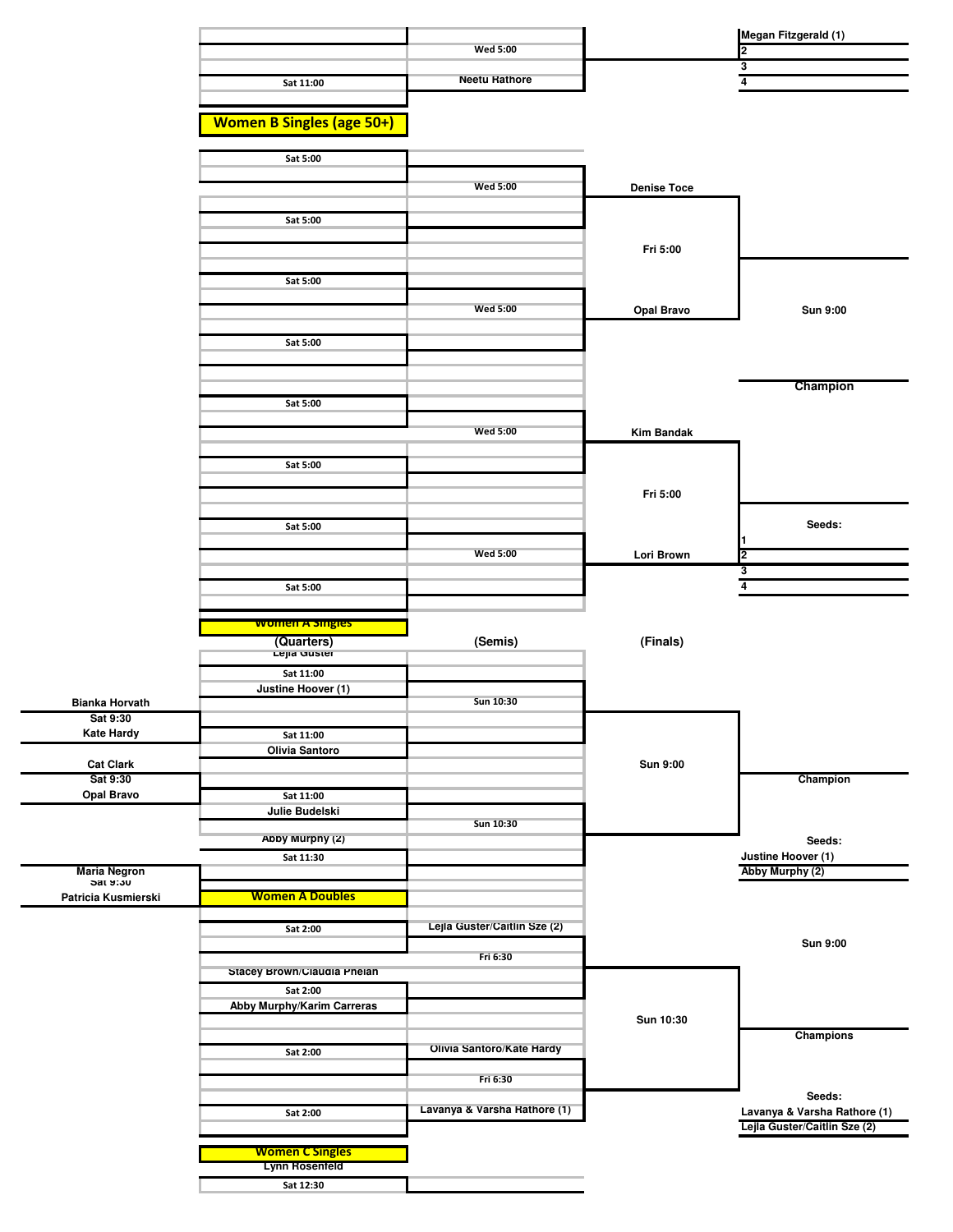| <b>Maureen Gill</b>                           | Sun 10:30                     |                    |                                       |
|-----------------------------------------------|-------------------------------|--------------------|---------------------------------------|
| Jennifer Myatt                                |                               |                    |                                       |
| Sat 12:30                                     |                               |                    |                                       |
| Karen Ligammari                               |                               |                    |                                       |
| Anja Josef                                    |                               | <b>Sun 9:00</b>    | Champion                              |
| Sat 12:30                                     |                               |                    |                                       |
| Paige Nieminen                                |                               |                    |                                       |
| Gianna Gurga                                  | Sun 10:30                     |                    | Seeds:<br>1                           |
| Sat 12:30                                     |                               |                    | 2                                     |
| <b>Terry Watson</b>                           |                               |                    |                                       |
| <b>Women C Doubles</b>                        |                               |                    |                                       |
| Cayla & Zoe Dolan                             |                               |                    |                                       |
| Tue 6:30                                      |                               |                    |                                       |
| Gianna & Rose Mary Gurga                      | <b>Weds 6:30</b>              |                    |                                       |
| Anja Josef/Asya Tarabar                       |                               |                    |                                       |
| Sat 3:30                                      |                               |                    |                                       |
| Nancy Nguyen/Talia Viger                      |                               | <b>SUIT 10:30</b>  |                                       |
| Haley & Abigail Lespier                       |                               |                    | <b>Champions</b>                      |
| Sun 11:00                                     |                               |                    |                                       |
| Kathy Scalzi/Bobbie Dise                      | rue o:su                      |                    | seeas:                                |
| Mary Ann Booth/Hoxanne Kilpatrick             |                               |                    | 1                                     |
| Sat 3:30                                      |                               |                    | $\overline{2}$                        |
| Lynn Rosenfeld/Karen Grosiean                 |                               |                    |                                       |
| <b>Men A Doubles</b>                          |                               |                    |                                       |
| (Round 16)                                    | (Quarters)                    | (Semis)            | (Finals)                              |
|                                               | B. Bucknam/J. Pendergast (4)  |                    |                                       |
| Sat 3:30                                      |                               |                    |                                       |
|                                               | <b>Tue 5:00</b>               |                    |                                       |
| Michael Gorra/Brendan Kolnick                 |                               |                    |                                       |
| Sat 9:30                                      |                               |                    |                                       |
| J Novog-Desrayaud/A Kalisher                  |                               | <b>Wed 5:00</b>    |                                       |
| Yasha & Mark Laskin                           |                               |                    |                                       |
| Sat 3:30                                      |                               |                    |                                       |
| Angelo & Ettore Rossetti                      | Sun 12:00                     |                    | Sun 10:30                             |
|                                               |                               |                    |                                       |
| Sat 3:30                                      | Jacon Sucoll/J. Holschlag (2) |                    |                                       |
|                                               |                               |                    |                                       |
|                                               |                               |                    | <b>Champions</b>                      |
| Sat 3:30                                      | J. Lippert/B. Hazelton (3)    |                    |                                       |
|                                               |                               |                    |                                       |
| Jason Hone/Wendell Barry                      | Tue 6:30                      |                    |                                       |
| Sat 3:30                                      |                               |                    |                                       |
| Dan Soltesz/Matt Grabala                      |                               |                    |                                       |
|                                               |                               | Wed 5:00           |                                       |
| Michael Curry/Wayne Jang                      |                               |                    | Seeds:                                |
| Sun 10:00<br><b>Chris Spear/Rostyk Datsko</b> |                               |                    | Aaron Kusza/Ben Graham (1)            |
|                                               | Sun 12:00                     |                    | Jacon Sucoll/John Holschlag (2)       |
|                                               |                               |                    | Jonathan Lippert/Brook Hazelton       |
| Sat 3:30                                      | Aaron Kusza/Ben Graham (1)    |                    | <b>Brian Bucknam/Jerry Pendergast</b> |
|                                               |                               |                    |                                       |
| <b>Men C Doubles</b>                          |                               |                    |                                       |
|                                               |                               |                    |                                       |
| Sat 3:30                                      |                               |                    |                                       |
|                                               | Tue 6:30                      | Zach & Ben Parente |                                       |
|                                               |                               |                    |                                       |
| Sat 3:30                                      |                               |                    |                                       |
|                                               |                               | Wed 6:30           |                                       |
|                                               |                               |                    |                                       |
| Sat 3:30                                      |                               |                    |                                       |
|                                               |                               |                    |                                       |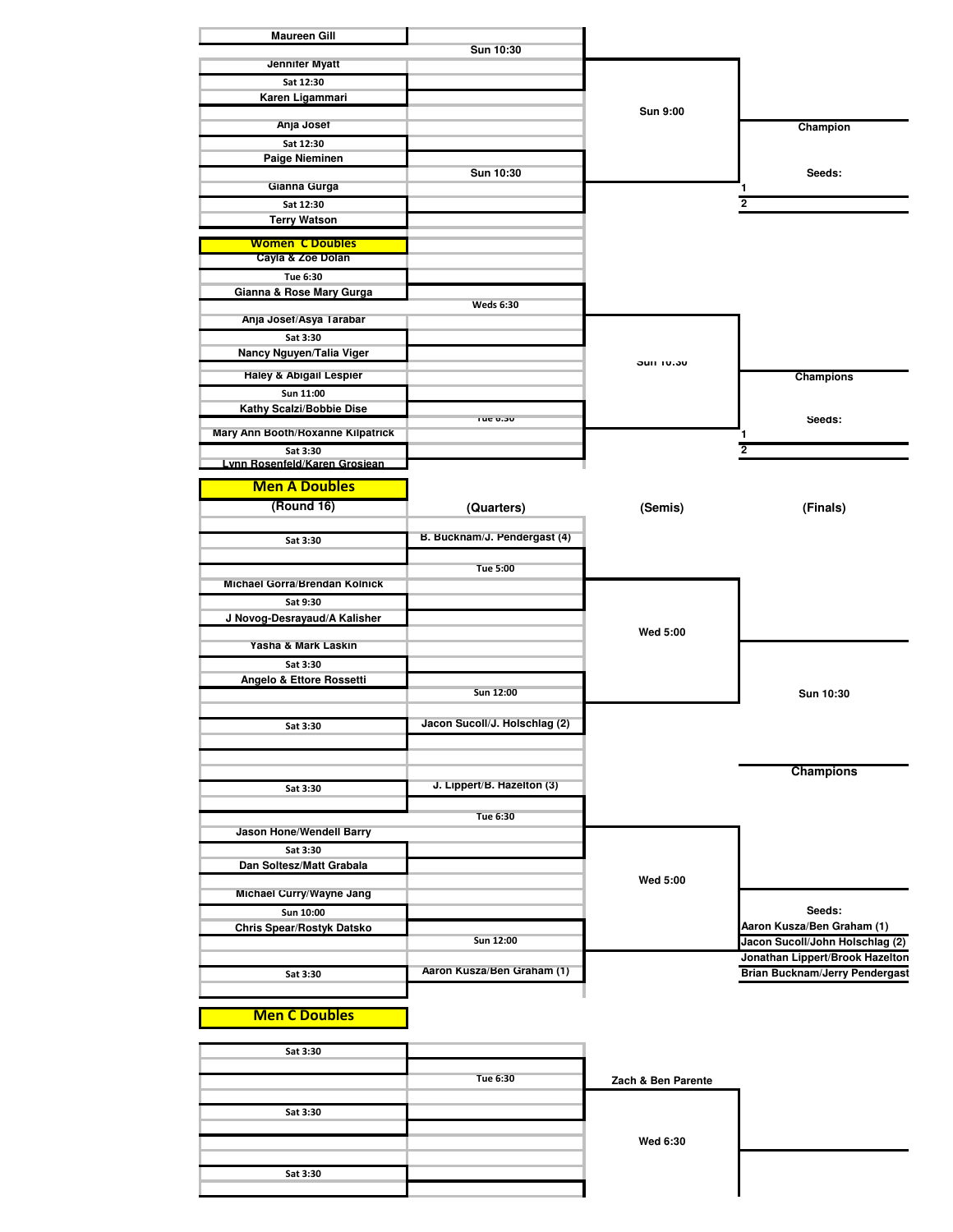|                                               | Tue 6:30                         | Luke & Wint Filipek    | Sun 10:30          |
|-----------------------------------------------|----------------------------------|------------------------|--------------------|
|                                               |                                  |                        |                    |
| Sat 3:30                                      |                                  |                        |                    |
|                                               |                                  |                        |                    |
| Sat 3:30                                      |                                  |                        | <b>Champions</b>   |
|                                               |                                  |                        |                    |
|                                               | Tue 6:30                         | Pranov & Jaiden Kapoor |                    |
| Sat 3:30                                      |                                  |                        |                    |
|                                               |                                  |                        |                    |
|                                               |                                  | wea b:30               |                    |
| Sat 3:30                                      |                                  | Andrew Hopkinson/      | Seeds:             |
|                                               | i wu utu                         | Kayo Nierbryoski       | 1<br>Z             |
|                                               |                                  |                        | $\frac{3}{4}$      |
| Sat 3:30                                      |                                  |                        |                    |
|                                               |                                  |                        |                    |
| <b>Men B Doubles (age -100)</b><br>(Round 32) | (Round 16)                       | (Quarters)             | (Semis)            |
|                                               |                                  |                        |                    |
| Sat 12:30                                     | Jaden Tiriolo/Mike Toscano (2)   |                        |                    |
|                                               | <b>Tue 5:00</b>                  |                        |                    |
|                                               |                                  |                        |                    |
| Sat 12:30                                     | Paul G-P/lan Adelstein           |                        |                    |
|                                               |                                  | Wed 6:30               |                    |
|                                               |                                  |                        |                    |
| Sat 12:30                                     | Alex & Lucas de Lencastre        |                        |                    |
|                                               | <b>Tue 5:00</b>                  |                        |                    |
|                                               |                                  |                        |                    |
| Sat 12:30                                     | Cameron Fahey/Kenji Catalan      |                        |                    |
|                                               |                                  |                        | Fri 6:30           |
|                                               |                                  |                        |                    |
| Sat 12:30                                     | Matt Downes/Dennis Scarpa (3)    |                        |                    |
|                                               | <b>Tue 5:00</b>                  |                        |                    |
|                                               |                                  |                        |                    |
| Sat 12:30                                     | Jared Montini/Julio Perez        |                        |                    |
|                                               |                                  | Wed 6:30               |                    |
|                                               |                                  |                        |                    |
| Sat 12:30                                     | Paul & Edward White              |                        |                    |
|                                               | <b>Tue 5:00</b>                  |                        |                    |
|                                               |                                  |                        |                    |
| Sat 12:30                                     | Nido & Matthew Balaoing          |                        | (From Semis Above) |
|                                               |                                  |                        | (Finals)           |
|                                               |                                  | Champions              | Sun 10:30          |
| Sat 12:30                                     | Adam Emblerl/Holowczyk (4)       |                        |                    |
|                                               | <b>Tue 5:00</b>                  |                        | (From Semis Below) |
|                                               | Alim Rodican/Andris Reba         |                        |                    |
| Sat 12:30                                     |                                  |                        |                    |
|                                               |                                  | Wed 6:30               |                    |
|                                               | Adam Pacanski/Kyle Naworol       |                        |                    |
| Sat 12:30                                     |                                  |                        |                    |
|                                               | <b>Tue 5:00</b>                  |                        |                    |
|                                               |                                  |                        |                    |
| Sat 12:30                                     | <b>Michael Tortora/Jeff Korp</b> |                        |                    |
|                                               |                                  |                        | Fri 6:30           |
|                                               |                                  |                        |                    |
| Sat 12:30                                     |                                  |                        |                    |
|                                               |                                  |                        |                    |
|                                               | rue p.uu                         | Wade/Puttenburger (1)  |                    |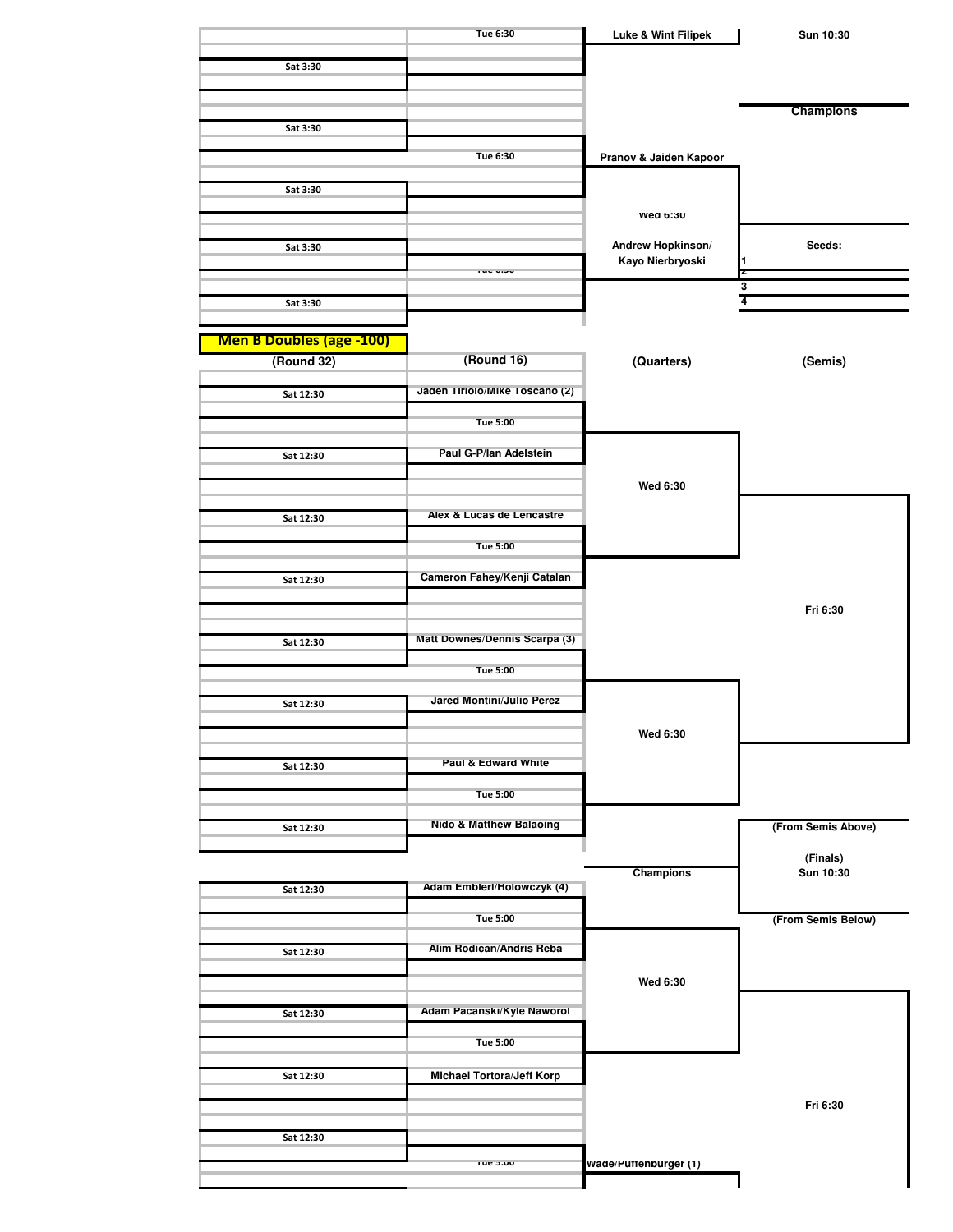| Sat 12:30                       |                                       |                             |                                                                |
|---------------------------------|---------------------------------------|-----------------------------|----------------------------------------------------------------|
|                                 |                                       | Wed 6:30                    |                                                                |
|                                 |                                       |                             |                                                                |
| Sat 12:30                       | <b>Nicholas Rioux/Donald Cretella</b> |                             | Seeds:<br>Eric Wade/Craig Puffenburger (1)                     |
|                                 | Tue 5:00                              |                             | Jaden Tiriolo/Mike Toscano (2)<br>Matt Downes/Jon Sadusky (3)  |
| Sat 12:30                       | Dave & Luke Primini                   |                             | Adam Embler/Paul Holowczyk (4)                                 |
|                                 |                                       | 7<br>8                      | 5<br>$6\overline{6}$                                           |
| <b>Men B Doubles (age 100+)</b> |                                       |                             |                                                                |
| (Round 32)                      | (Round 16)                            | (Quarters)                  | (Semis)                                                        |
| Sat 2:00                        | Ray Bucknam/Kenyon Clark (4)          |                             |                                                                |
|                                 | <b>Tue 5:00</b>                       |                             |                                                                |
|                                 | <b>Kevin Murray/David Murphy</b>      |                             |                                                                |
| Sat 2:00                        |                                       |                             |                                                                |
|                                 |                                       | Wed 6:30                    |                                                                |
| Sat 2:00                        | M. Middendorf/B. Solomon              |                             |                                                                |
|                                 | Tue 5:00                              |                             |                                                                |
|                                 |                                       |                             |                                                                |
| Sat 2:00                        | John Bate/John LaLiberte              |                             |                                                                |
|                                 |                                       |                             |                                                                |
| Sat 2:00                        | Paul Falk/John Kadow                  |                             | Fri 6:30                                                       |
|                                 | <b>Tue 5:00</b>                       |                             |                                                                |
|                                 |                                       |                             |                                                                |
| Sat 2:00                        | Tom Lucibello/Vince Ferrucci          |                             |                                                                |
|                                 |                                       | Wed 6:30                    |                                                                |
| Sat 2:00                        | Paul Lanza/Andrew Salamon             |                             |                                                                |
|                                 | (Withdrew)<br><b>Tue 5:00</b>         |                             |                                                                |
|                                 |                                       | Steve Pepe/Adam Siakala (2) |                                                                |
| Sat 2:00                        | Steve Pepe/Adam Siakala (2)           |                             | (From Semis Above)                                             |
|                                 |                                       |                             | (Finals)                                                       |
| Sat 2:00                        | P. Malafronte/Chip Marchand (3)       | Champions                   | Sun 10:30                                                      |
|                                 |                                       |                             |                                                                |
|                                 | <b>Tue 5:00</b>                       |                             | (From Semis Below)                                             |
| Sat 2:00                        | <b>Eric Azaula/Craig Calistro</b>     |                             |                                                                |
|                                 |                                       | Wed 6:30                    |                                                                |
| Sat 2:00                        | <b>Akos Horvath/William Sze</b>       |                             |                                                                |
|                                 |                                       |                             |                                                                |
|                                 | <b>Tue 5:00</b>                       |                             |                                                                |
| Sat 2:00                        | <b>Handy Light/Carl Ajello</b>        |                             |                                                                |
|                                 |                                       |                             | Fri 6:30                                                       |
| Sat 2:00                        | L. Tannenbaum/Chip Boyd (1)           |                             |                                                                |
|                                 |                                       |                             |                                                                |
|                                 | <b>Tue 5:00</b>                       |                             |                                                                |
| Sat 2:00                        | Pay Brydon/Kevin O'Connell            |                             |                                                                |
|                                 |                                       | Wed 6:30                    |                                                                |
| Sat 2:00                        | Don Ouellette/Tom Bissell             |                             | Seeds:                                                         |
|                                 | Tue 5:00                              |                             | Larry Tannenbaum/Chip Boyd (1)                                 |
|                                 |                                       |                             | Steve Pepe/Adam Slakala (2)<br>Paul Malafronte/Chip Marchand ( |
| Sat 2:00                        | Angel Santiago/Chris Drew             | 7                           | Ray Bucknam/Kenyon Clark(4)<br>5                               |
|                                 |                                       |                             |                                                                |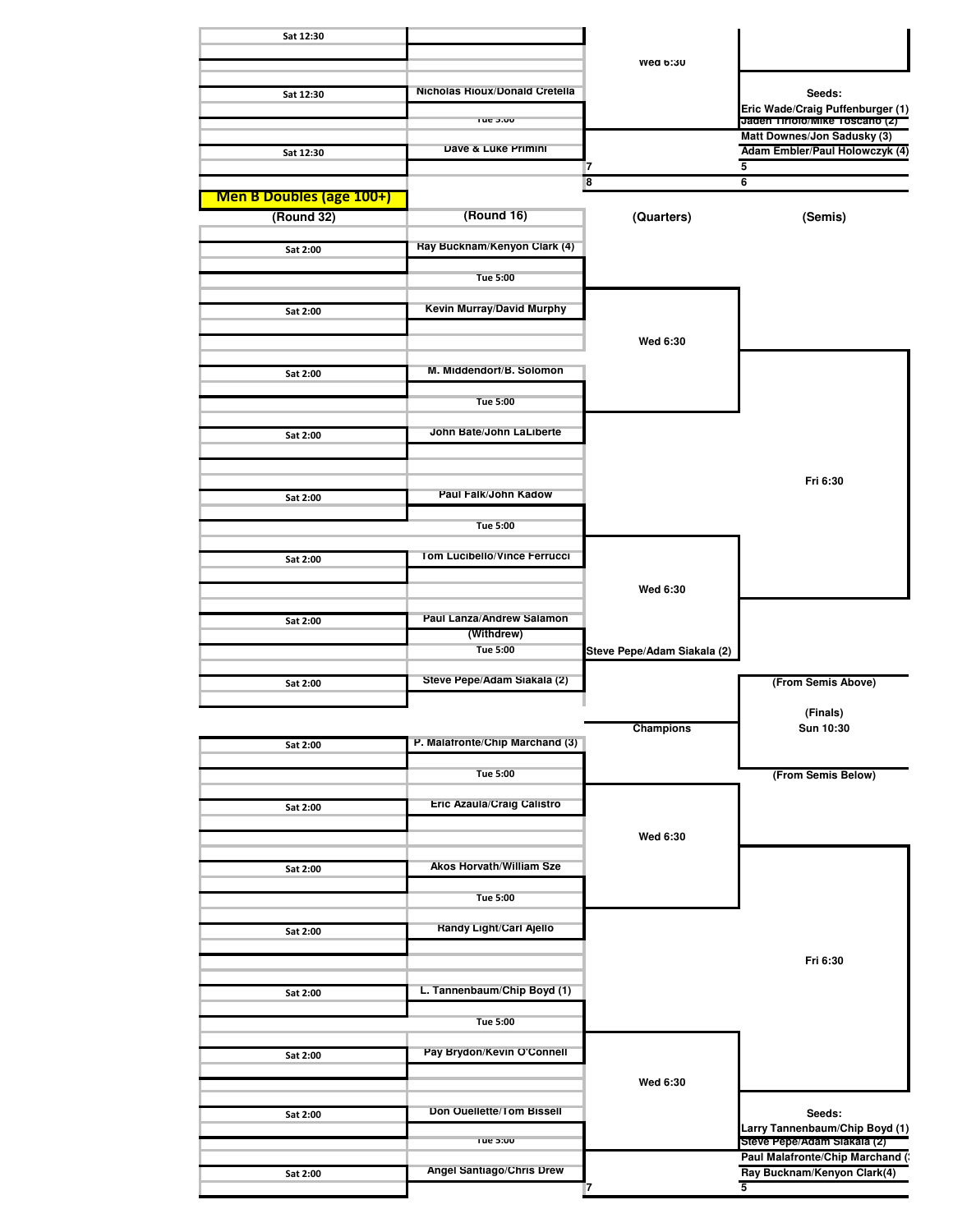|                                                       |                                                | 8                               | 6                                         |
|-------------------------------------------------------|------------------------------------------------|---------------------------------|-------------------------------------------|
|                                                       |                                                |                                 |                                           |
| <b>Women B Doubles (age -100)</b><br>(Round 16)       | (Quarters)                                     | (Semis)                         | (Finals)                                  |
|                                                       |                                                |                                 |                                           |
| Sat 6:30                                              |                                                |                                 |                                           |
|                                                       |                                                |                                 |                                           |
|                                                       | <b>Wed 6:30</b>                                | B. Sweigard/L. Siebert (1)      |                                           |
| Sat 6:30                                              |                                                |                                 |                                           |
|                                                       |                                                |                                 |                                           |
|                                                       |                                                | Fri 6:30                        |                                           |
| Sat 6:30                                              | Emily Lindsley/Angela Sabino                   |                                 |                                           |
|                                                       |                                                |                                 |                                           |
|                                                       | <b>Wed 5:00</b>                                |                                 | Sun 10:30                                 |
| Sat 6:30                                              | Liese Sippel/Janet Baron                       |                                 |                                           |
|                                                       |                                                |                                 |                                           |
|                                                       |                                                |                                 |                                           |
| Sat 6:30                                              |                                                |                                 | <b>Champions</b>                          |
|                                                       |                                                |                                 |                                           |
|                                                       | <b>Wed 6:30</b>                                | M. Fitzgerald/Hannah Lawlor (2) |                                           |
|                                                       |                                                |                                 |                                           |
| Sat 6:30<br>S                                         |                                                |                                 |                                           |
|                                                       |                                                | Fri 6:30                        |                                           |
|                                                       | Sarah & Eva Curran                             |                                 |                                           |
| Sat 6:30                                              |                                                |                                 | Seeds:<br>Beth Sweigard/Lynn Siebert (1   |
|                                                       | <b>Wed 6:30</b>                                |                                 | M. Fitzgerald/HannahLawlor (2)            |
|                                                       |                                                |                                 | 3                                         |
| Sat 6:30                                              | Jennifer Persio/Tina Rivera                    |                                 | $\overline{4}$                            |
|                                                       |                                                |                                 |                                           |
| <b>Women B Doubles (age 100+)</b>                     |                                                |                                 |                                           |
| Sat 2:00                                              | Allison Beitel/Gabrielle Tougas (2 Tougas (#2) |                                 |                                           |
|                                                       |                                                |                                 |                                           |
|                                                       | <b>Wed 6:30</b>                                |                                 |                                           |
| Shawna Baron/Yadıra Russell                           |                                                |                                 |                                           |
| Sat 2:00<br><b>Claudelle Natividad le/Carol Evans</b> |                                                |                                 |                                           |
|                                                       |                                                | Fri 6:30                        |                                           |
|                                                       | Sue Henne/Susan Anderson                       |                                 |                                           |
| at 2:00                                               |                                                |                                 |                                           |
|                                                       | Wed 6:30                                       |                                 | Sun 10:30                                 |
| Patty Kirouac/Mary Ann Booth                          |                                                |                                 |                                           |
| Sat 2:00                                              | <b>Patty Kirouac/Mary Ann Booth</b>            |                                 |                                           |
| Carol Burke/Phyllis Kindelan<br>(withdrew)            |                                                |                                 |                                           |
|                                                       |                                                |                                 | <b>Champions</b>                          |
| Sat 2:00                                              | Sandi Mauro/Evie Piker                         |                                 |                                           |
|                                                       | ruca aluu                                      |                                 |                                           |
| Melissa Dorish/Jan St. George                         |                                                |                                 |                                           |
| Sat 2:00<br>Angela Heidgerd/Karin Pasinski            |                                                |                                 |                                           |
|                                                       |                                                | Fri 6:30                        |                                           |
| Connie Hurtt/Laurie Zrenda                            |                                                |                                 |                                           |
| Sat 2:00<br><b>Terry Muir/Claire DiMauro</b>          |                                                |                                 | Seeds:<br>Vicki Schaar/Patty Astorino (1) |
|                                                       | wea o: su                                      |                                 | A. Beitei/Gabrielle Tougas (2)            |
| Sat 6:30                                              | Vicki Schaar/Patty Astorino (1)                |                                 | 3<br>4                                    |
|                                                       |                                                |                                 |                                           |
| <b>Mixed B Doubles (age -100)</b>                     |                                                |                                 |                                           |
| (Round 16)                                            | (Quarters)                                     | (Semis)                         | (Finals)                                  |
|                                                       |                                                |                                 |                                           |
| Sun 10:30                                             | Steve Pepe/Melissa Parker (1)                  |                                 |                                           |
|                                                       | Tue 6:30                                       |                                 |                                           |
| Claudelle Natividad le/Jasper Macainig                |                                                |                                 |                                           |
|                                                       |                                                |                                 |                                           |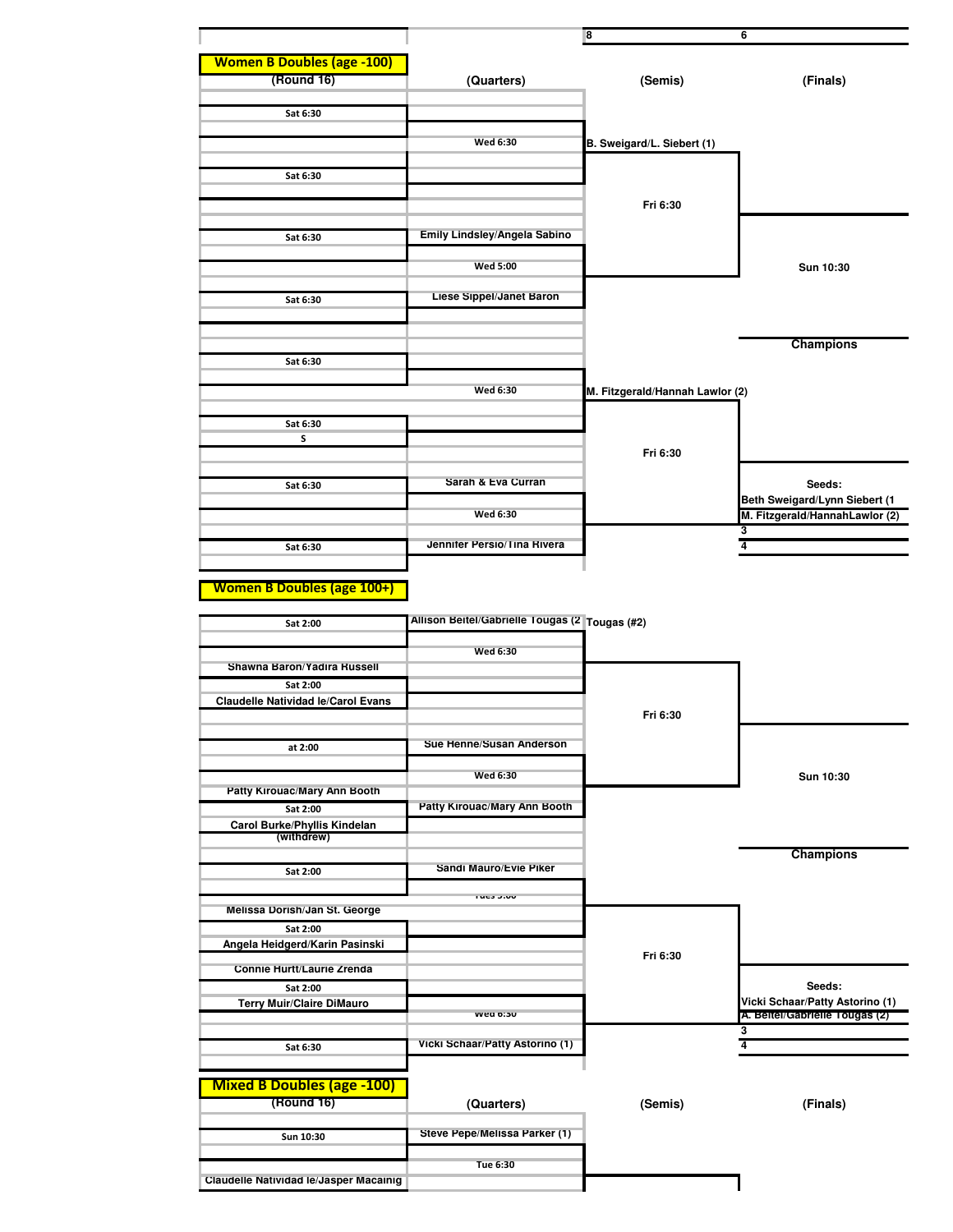| Fri 5:00                                                         |                              |
|------------------------------------------------------------------|------------------------------|
|                                                                  |                              |
|                                                                  |                              |
|                                                                  |                              |
|                                                                  | Sun 12:00                    |
|                                                                  |                              |
|                                                                  |                              |
|                                                                  |                              |
|                                                                  |                              |
|                                                                  | <b>Champions</b>             |
|                                                                  |                              |
|                                                                  |                              |
|                                                                  |                              |
|                                                                  |                              |
|                                                                  |                              |
|                                                                  |                              |
| Fri 5:00                                                         |                              |
|                                                                  |                              |
|                                                                  | Seeds:                       |
|                                                                  | S. Pepe/Melissa Parker (1)   |
|                                                                  | Michael Curry/Terry Muir (2) |
|                                                                  | 3                            |
|                                                                  | 4                            |
|                                                                  |                              |
| Tue 6:30<br>Tue 6:30<br>Tue 6:30<br>Michael Curry/Terry Muir (2) |                              |

## **Mixed B Doubles (age 100+)**

| Sun 12:00                            | Shawna Baron/Jeremy Beitel (3)      |                        |                                |
|--------------------------------------|-------------------------------------|------------------------|--------------------------------|
|                                      | Tue 6:30                            |                        |                                |
| Sun 12:00                            | <b>Philip &amp; Andrea Goetz</b>    |                        |                                |
|                                      |                                     |                        |                                |
| Gabrielle & Yan Tougas               |                                     | Fri 5:00               |                                |
| Sat 9:30                             |                                     |                        |                                |
| Sandra Mauro/Dieter Fehlinger        |                                     |                        |                                |
|                                      | <b>DUIL NU</b>                      |                        | Sun 12:00                      |
| Sun 12:00                            | Chip Marchand/Sharon Marczewski (2) |                        |                                |
| <b>Handy &amp; Marcy Light</b>       |                                     |                        | Champions                      |
| Sun 12:00                            |                                     |                        |                                |
| Jim & Martha Tillow                  |                                     |                        |                                |
|                                      | rue b:30                            |                        |                                |
| Sun 12:00                            | Beth & Tim Sweigard                 |                        |                                |
|                                      |                                     |                        |                                |
|                                      |                                     | Fri 5:00               |                                |
| Sun 12:00                            | John & Jill Scarfo                  |                        | Seeds:                         |
|                                      |                                     |                        | Lynn Siebert/Don Hoover (1)    |
|                                      | rue o: su                           |                        | C. Marchand/S. Marczewski (2)  |
|                                      |                                     |                        | Shawna Baron/Jeremy Beitel (3) |
| Sun 12:00                            | Lynn Siebert/Don Hoover (1)         |                        | 4                              |
|                                      |                                     |                        |                                |
| <b>Mixed C Doubles</b><br>(Round 16) |                                     |                        |                                |
|                                      | (Quarters)                          | (Semis)                | (Finals)                       |
| Sun 12:00                            |                                     |                        |                                |
|                                      |                                     |                        |                                |
|                                      | <b>Tue 5:00</b>                     | Bobbie & Jack Dise (1) |                                |
|                                      |                                     |                        |                                |
| Sun 12:00                            |                                     |                        |                                |
|                                      |                                     | Fri 6:30               |                                |
|                                      |                                     |                        |                                |
| Sun 12:00                            | John P Weir/Emilie Weir             |                        |                                |
|                                      |                                     |                        |                                |
|                                      | <b>Tue 5:00</b>                     |                        | Sun 12:00                      |
| Sun 12:00                            | Henry Eng/Gracie Baldo              |                        |                                |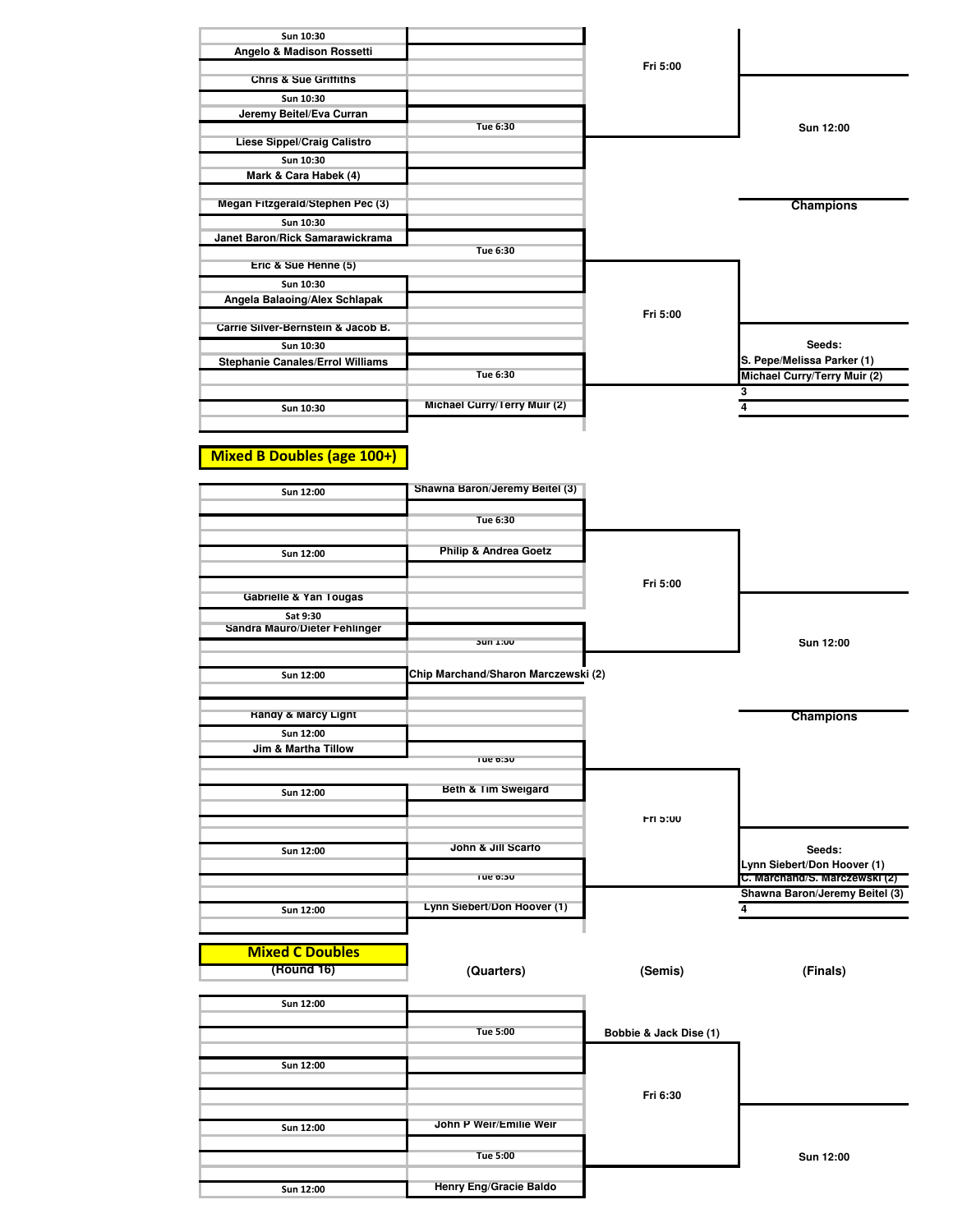|                                      |                                                       |           | <b>Champions</b>                                                |
|--------------------------------------|-------------------------------------------------------|-----------|-----------------------------------------------------------------|
| Sun 12:00                            | R. Kilpatrick/D. Ouellette (2)                        |           |                                                                 |
|                                      | <b>Tue 5:00</b>                                       |           |                                                                 |
| Sun 12:00                            | Peg Oliveira/Paul Florio<br>(Note: possible withdraw) |           |                                                                 |
|                                      |                                                       |           |                                                                 |
|                                      |                                                       | Fri 6:30  |                                                                 |
| Sun 12:00                            | Ron Zeiger/Zoe Tougas                                 |           | Seeds:<br>Bobbie & Jack Dise (1)                                |
|                                      | <b>Tue 5:00</b>                                       |           | R. Kilpatrick/Don Ouellette (2)                                 |
| Sun 12:00                            | A. Hopkinson/Vicky Jensen                             |           | 3<br>$\overline{4}$                                             |
|                                      |                                                       |           |                                                                 |
| <b>Wint Sr. Division (age 130+)</b>  |                                                       |           |                                                                 |
| Sat 5:00                             | Jim Quinn/Bruce Fiermonte (1)                         |           |                                                                 |
|                                      |                                                       |           |                                                                 |
|                                      | Sun 10:30                                             |           |                                                                 |
| Sat 5:00                             | <b>Bill Kamenoff/David Fahey</b>                      |           |                                                                 |
|                                      |                                                       | Tue 6:30  |                                                                 |
|                                      | Rocky Sheffield/Ron Byrd                              |           |                                                                 |
| Sat 5:00                             |                                                       |           |                                                                 |
| Robert Moore/Al Rosenthal            | 3dt 11.00                                             |           | Sun 10:30                                                       |
| Sat 5:00                             | <b>Mark Kosnoff/Joe Festa</b>                         |           |                                                                 |
| (inj. Withdrew)                      |                                                       |           |                                                                 |
|                                      | Mary Ann Booth/John Bate                              |           | <b>Champions</b>                                                |
| Sat 5:00                             |                                                       |           |                                                                 |
|                                      | UC:UL NU                                              |           |                                                                 |
| Sat 5:00                             | Patty Kirouac/Ron Byrd                                |           |                                                                 |
|                                      |                                                       | Tue 6:30  |                                                                 |
| Sat 5:00                             | Chris Lawrence/J Smilovich                            |           | Seeds:                                                          |
|                                      | Jun 10:30                                             |           | Jim Quinn/Bruce Fiermonte (1)<br>Wint Filipek/Mike Flannery (2) |
|                                      |                                                       |           | 3                                                               |
| Sat 5:00                             | Wint Filipek/Mike Flannery (2)                        |           | 4                                                               |
|                                      |                                                       |           |                                                                 |
| <b>Mixed A Doubles</b>               |                                                       |           |                                                                 |
| (Quarters)                           | (Semis)                                               | (Finals)  |                                                                 |
| Tue 6:30                             | Lavanya & Sam Rathore                                 |           |                                                                 |
|                                      |                                                       |           |                                                                 |
|                                      | Wed 6:30                                              |           |                                                                 |
|                                      | Brian Bucknam/Stephanie Davino                        |           |                                                                 |
| Tue 6:30                             |                                                       |           |                                                                 |
|                                      |                                                       | Sun 12:00 |                                                                 |
|                                      |                                                       |           | <b>Champions</b>                                                |
| Tue 6:30                             | Rostyk Datsko/Varsha Rathore (1)                      |           |                                                                 |
|                                      | Wed 6:30                                              |           |                                                                 |
| <b>Brandon Roode/Nicole Marziarz</b> |                                                       |           |                                                                 |
| Tue 6:30                             |                                                       |           |                                                                 |
| <b>Philip &amp; Andrea Goetz</b>     |                                                       |           |                                                                 |
|                                      |                                                       |           |                                                                 |
|                                      |                                                       |           |                                                                 |